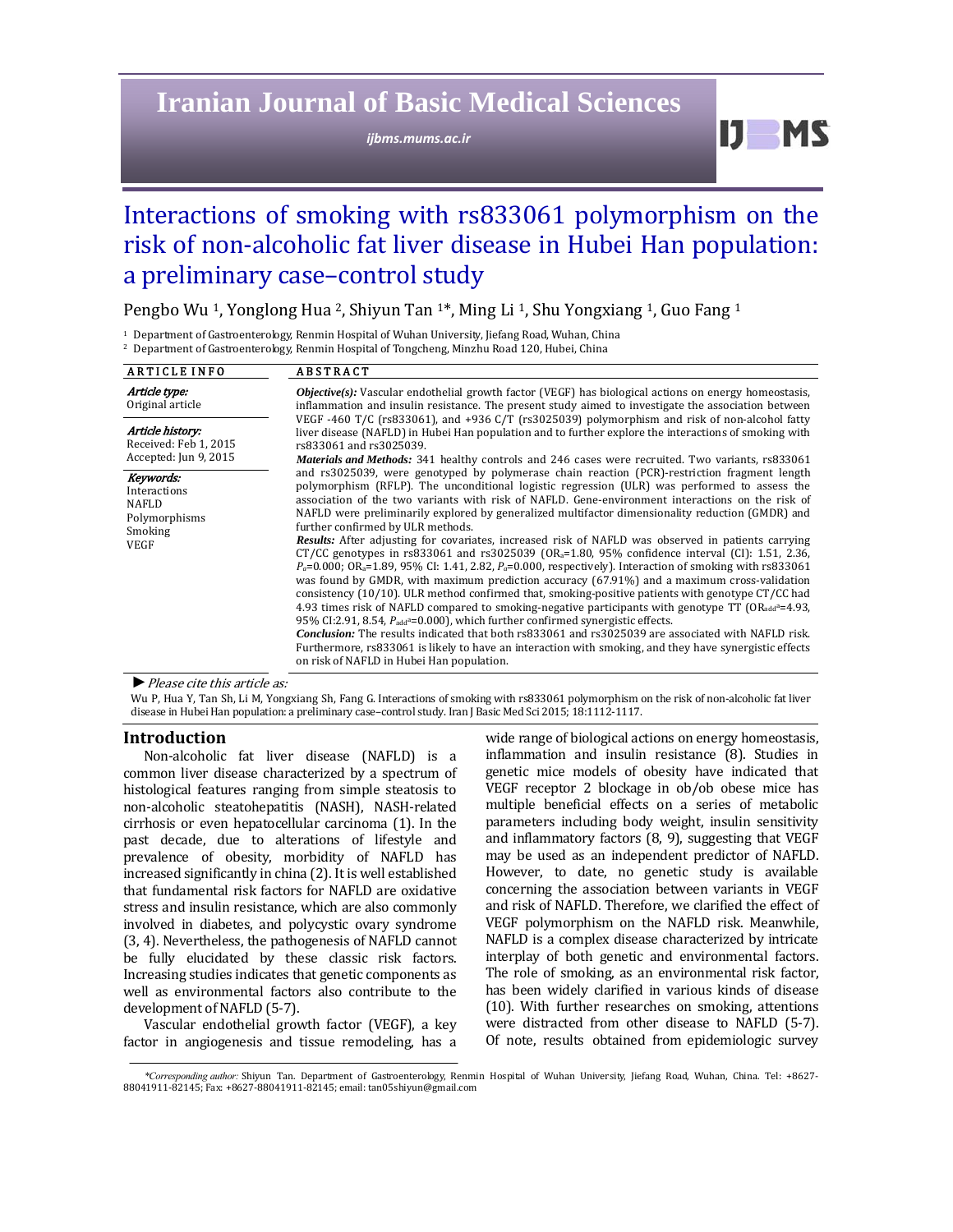supported the notion that tobacco smoking strongly associated with prevalent NAFLD (11). Moreover, it has been reported that interactions of smoking with genetic variants have synergistic effects on risk of NAFLD (5-7). Considering that some of NAFLD patients in this study (44.71%) were diagnosed by routine health examination for smoker in smoking cessation center, we investigated the gene-environment interactions between smoking and rs833061, rs3025039 polymorphism in Hubei Han population.

## **Materials and Methods**

### *Study population*

Between January 2012 and August 2014, 246 patients with NAFLD and 341 healthy controls were recruited from hepatology outpatient unit. All study populations were Han ethnicity and from Hubei province. Some of NAFLD patients (44.71%) were diagnosed by routine health examination for smoker in smoking cessation center. The diagnosis of NAFLD was made according to criteria proposed by the fatty liver and alcoholic liver disease study group of the Chinese Liver Disease Association (12), and the details were previously described (13). Briefly, all NAFLD patients accorded with sonographic feature findings and had no history of specific diseases that could result in fatty liver and habit of drinking. Healthy controls were recruited according to normal hepatic sonographic feature. Written informed consent to participate in the study was obtained from all the study populations. The study protocol was approved by the Ethics Committee in Rennin Hospital of Wuhan University.

#### *Anthropometric and biochemical measurements*

Height  $(m)$  and weight  $(kg)$  were obtained to calculate body mass index (BMI) (BMI=weight (kg)/ height (m<sup>2</sup>). Waist circumference (WC) (narrowest diameter between xiphoid process and iliac crest) were measured. Fasting plasma lipid profiles including total cholesterol (TC), triglycerides (TG), high density lipoprotein cholesterol (HDL-C), and low-density lipoprotein cholesterol (LDL-C) were examined enzymatically (Hitachi Ltd., Tokyo, Japan). Fasting blood glucose (FBG) was measured by the glucose oxidase method, and serum fasting insulin was determined by radioimmunoassay technique (Leinco, Shanghai, China). Insulin resistance estimated by the homeostasis model assessment of insulin resistance (HOMA‐IR) (HOMA‐IR=fasting serum insulin  $(mIU/l) \times$  fasting plasma glucose (mmol/l)/22.5). 

#### *VEGF polymorphism genotyping*

Genomic DNA was obtained from peripheral blood leukocytes by classic phenol‐chloroform extraction protocols. Two variations, rs833061 and rs3025039, were genotyped using the polymerase

CGCTCCGAC-3' (primer reverse); and 5'-AGGGTTCGGGAACCAGATC-3' (primer forward) and 5'-CTCGGTGATTTAGCAGCAAG‐3' (primer reverse), respectively. PCR was performed as follows: initial denaturation at 94°C for 5 min; 35 cycles of 95 °C for 30 sec, 60 °C for 30 sec, and 72 °C for 45 sec; and final extension at  $72$  °C for 10 min. The PCR products were digested with BsaHI and NlaIII restriction enzymes and then separated by 2% agarose gel electrophoresis with ethidium bromide staining.

#### *Statistical analysis*

Statistical analysis was performed using SPSS 19.0 (SPSS Inc., Chicago, Illinois, USA). Kolmogorov Smirnov test was performed to determine the distribution characteristics of variables. Continuous variables are described as means ±standard deviation or median (min-max) according to presence or absence of normal distribution. The nonparametric Mann-Whitney U test and independent ttest was used to compare variables in two different groups. The distribution of demographic characteristics and Hardy‐Weinberg equilibrium (*HWE*) were examined using Chi-square. Unconditional logistic regression (ULR) method was utilized for confounder effect adjustment and association of the two variations with risk of NAFLD. To evaluate the gene-environment interactions, generalized multifactor dimensionality reduction (GMDR) method, previously described in detail (14), was conducted with three output parameters including cross-validation consistency, the testing balanced accuracy, and empirical P values after adjusting potential confounders as covariates (14). In the present study, one to three factor models were performed and the model with the highest prediction accuracy (PA) and maximum cross-validation consistency (CVC) score was defined as the" best model" (15). Empirical *P*-values of prediction accuracy were obtained from permutation testing as a benchmark based on 1000 shuffles (14). Finally, multiplicative and additive interactions were conducted to confirm the results from GMDR analyses. Additive interaction was evaluated by three parameters including relative excess risk due to interaction (RERI), attributable proportion due to interaction  $AP$ ) and synergy index  $(S)$  (15). The 95% CIs of RERI and API without 0 and the 95% CI of the S index without 1 can show the existence of an additive interaction. Multiplicative interaction was assessed by unconditional logistic regression after adjusting for potential confounders (16). All reported *P*<0.05 was considered as statistically significant.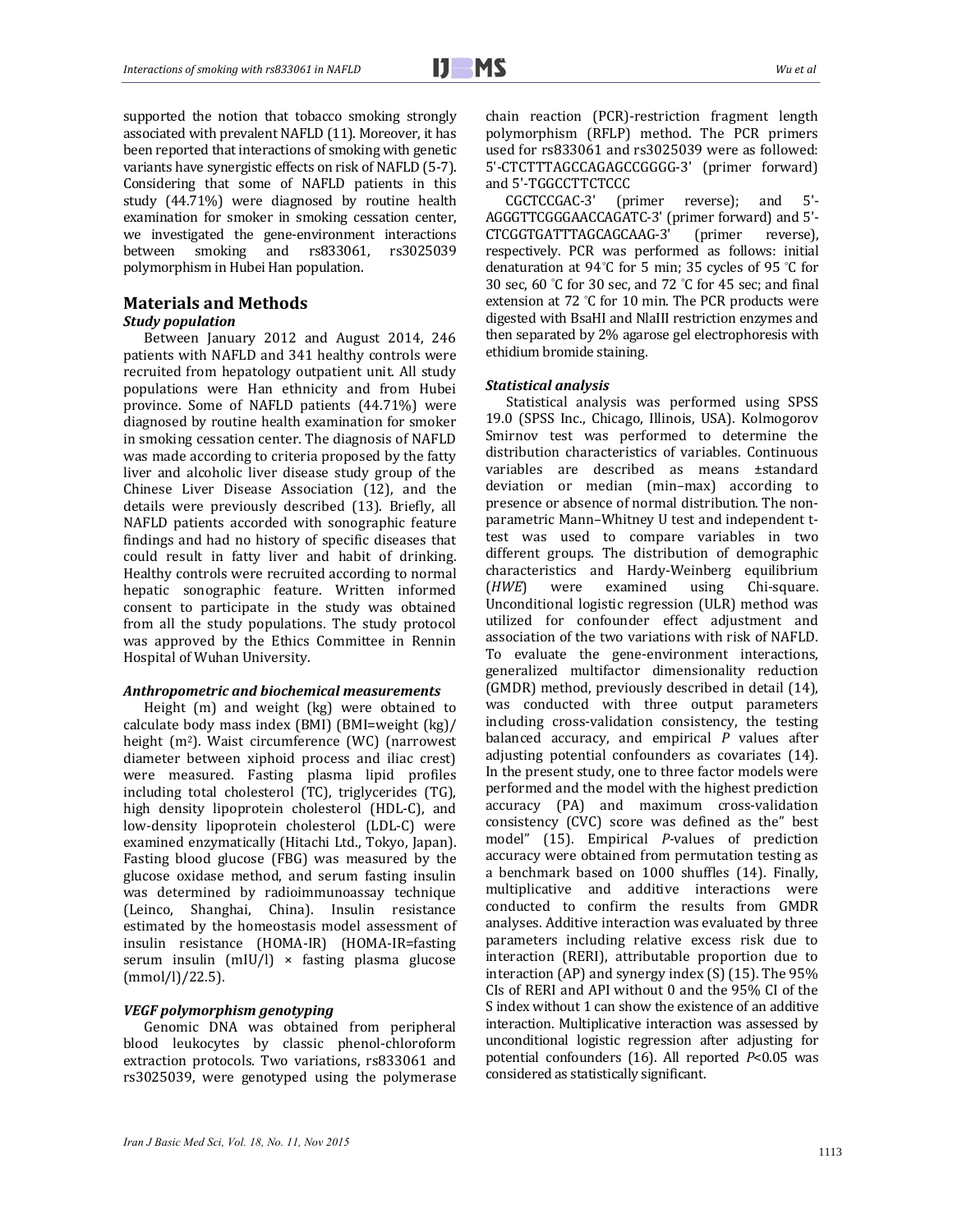| Variable       | Case (246)       | Control (341)    | P     |
|----------------|------------------|------------------|-------|
| Gender (M/F)   | 170/76           | 210/131          | 0.059 |
| Age (year)     | 47.65±11.36      | $46.69 \pm 9.87$ | 0.275 |
| Smoking (%)    | 52.43            | 36.47            | 0.000 |
| BMI(Kg/m2)     | $24.62 \pm 8.94$ | $23.14 \pm 9.87$ | 0.063 |
| WC(Cm)         | $84.92 \pm 9.14$ | 80.36±7.48       | 0.000 |
| TC(mmol/l)     | $3.12 \pm 0.87$  | $2.98 \pm 0.94$  | 0.067 |
| TG(mmol/l)     | $1.81 \pm 0.79$  | $1.73 \pm 0.84$  | 0.244 |
| LDL-C (mmol/l) | $2.73 \pm 0.85$  | $2.59 \pm 0.94$  | 0.064 |
| HDL-C(mmol/l)  | $1.24 \pm 0.57$  | $2.18 \pm 0.92$  | 0.000 |
| FBG (mmol/l)   | 4.9(3.3.8.9)     | 3.9(3.6.6.9)     | 0.029 |
| HOMA-IR        | $3.91 \pm 0.49$  | $3.49 \pm 0.61$  | 0.000 |

**Table 1.** The characteristics of patients with non-alcohol fatty liver disease and controls participants

## **Results**

#### *VEGF genotyping*

The representative PCR-based restriction analyses for  $rs3025039$  (Figure 1A) and  $rs833061$  are shown (Figure 1B). Following digestion, the appearance of two bands of 211 bp and 266 bp was indicative of the CT genotype, whereas 211 bp digestion products were indicative of the TT genotype. Also, when CC genotypes exist, 266 bp digestion products were observed for rs3025039. Similarly, the appearance of two bands of 175 bp and 155bp was indicative of the CT genotype, whereas 175 bp digestion products were indicative of the TT genotype. Also, when CC genotypes exist, 155 bp digestion products were observed for rs833061. Both of genotype distributions in the case and control group were consistent with *HWE* (rs833061:  $x^2$ =0.07, *P*=0.80, *x*2=0.12, *P*=0.73; rs3025039: *x*2=2.22, *P*=0.14, *x*2=1.87, *P*=0.17). 

#### *The characteristics of NAFLD patients and controls individuals*

A total of 587 with no sibship subjects were recruited in this study. The average age of 246 cases were  $(47.65\pm11.36)$  years, and the average age of 341 controls was  $(46.69\pm9.87)$  years, respectively. Of all participants,  $69.11\%$  and  $61.58\%$  were male in cases and controls, respectively. The distributions of demographic and clinical characteristics of the participants are shown in Table 1. There were no significant differences between the case and the control group in terms of age, gender, BMI, TC, TG and LDL-C.

While in terms of WC, FBG, HDL-C, HOMA-IR and the rate of smoking-positive, the differences between case and control group were significant.

#### *Association analysis of rs833061 and rs3025039*  $with$  *NAFLD*

Two variants, rs833061and rs3025039, were studied in our association analysis. The frequency of genotype in two variants between NAFLD patients and controls and their association with risk of NAFLD are shown in Table 2. Taking the participants carrying the  $TT$  genotype in  $rs833061$  as a reference, the patients carrying genotypes  $CT$ ,  $CC$ , and  $CT/CC$ showed an increased risk of NAFLD in Hubei Han population (OR=1.41, 95% CI: 1.01, 1.98, *P*=0.046; OR=2.12, 95% CI:1.08, 4.18, *P*=0.027; OR=1.56, 95% CI:1.12, 2.15,  $P=0.008$ ), and after adjusting for WC, FBG, HDL-C, and HOMA-IR, significant associations were still found  $(OR_a=1.59, 95\%$  CI: 1.31, 2.48, *Pa*=0.032; ORa=2.31, 95% CI:1.27, 4.94, *Pa*=0.011; ORa=1.80, 95% CI: 1.51, 2.36, *P*a=0.000). Similar results were found in rs3025039. The participants carrying genotypes CT, TT, and CT/TT also showed an increased risk of NAFLD (OR=1.52,  $95\%$  CI: 1.05, 2.17, *P*=0.023; OR=2.17, 95% CI:1.10, 4.30, *P*=0.024; OR=1.61, 95% CI: 1.15, 2.26, *P*=0.006), and after adjusting for confounding factors including WC, FBG, HDL-C, and HOMA-IR, significant associations were still found (OR<sub>a</sub>=1.64, 95% CI: 1.24, 2.34, *P<sub>a</sub>*=0.009; ORa=2.29, 95% CI: 1.21, 4.57, *Pa*=0.014; ORa=1.89, 95% CI: 1.41, 2.82, *P<sub>a</sub>*=0.000).



Figure 1. PCR- RFLP analysis of the vascular endothelial growth factor polymorphisms shown on agarose electrophoresis (A.rs3025039; B.rs833061)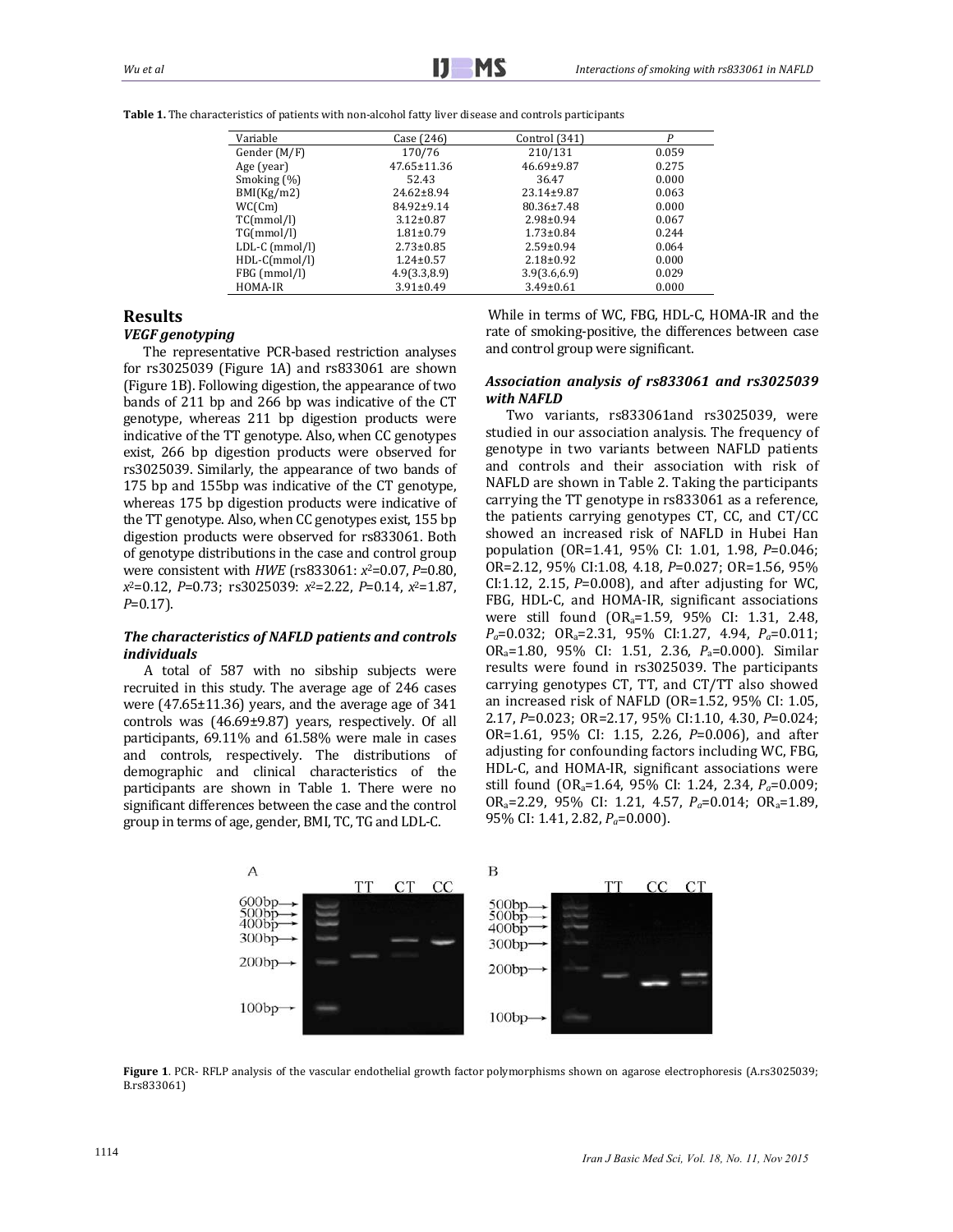$$
\mathbf{I} \mathbf{J} \quad \mathbf{M} \mathbf{S}
$$

| Genotypes | Distributions |       | Without adjustment |       | With adjustment          |       |
|-----------|---------------|-------|--------------------|-------|--------------------------|-------|
|           | Controls      | Cases | OR (95% CI)        |       | OR <sub>a</sub> (95% CI) |       |
| <b>TT</b> | 213           | 117   | reference          |       |                          |       |
| <b>CT</b> | 112           | 107   | 1.41 (1.01,1.98)   | 0.046 | 1.59 (1.31, 2.48)        | 0.032 |
| CC        | 16            | 22    | 2.12 (1.08,4.18)   | 0.027 | 2.31 (1.27,4.94)         | 0.011 |
| CT/CC     | 128           | 129   | 1.56(1.12, 2.15)   | 0.008 | 1.80 (1.51,2.36)         | 0.000 |
| CC        | 230           | 139   | Reference          |       |                          |       |
| <b>CT</b> | 95            | 87    | 1.52(1.05, 2.17)   | 0.023 | 1.64 (1.24, 2.34)        | 0.009 |
| TT        | 16            | 21    | 2.17(1.10, 4.30)   | 0.024 | 2.29 (1.21,4.57)         | 0.014 |
| CT/TT     | 111           | 108   | 1.61(1.15, 2.26)   | 0.006 | 1.89 (1.41,2.82)         | 0.000 |

**Table 2.** Association analysis of genetic polymorphisms with risk of non-alcohol fatty liver disease

a: Adjusting for WC, FBG, HDL-C, and HOMA-IR as covariates

#### *Gene‐environment interaction*

Firstly, GMDR was performed to investigate the gene-environment interactions among rs833061, rs3025039 and smoking. The results obtained from GMDR analysis for one to three factor models are listed in Table 3. Among all models, the two-factor interaction model of rs833061 and smoking, with highest PA  $(67.97)$ , and maximum CVC $(10/10)$ , was defined as be the best model after adjusting for WC, FBG, HDL-C, and HOMA-IR as covariates, suggesting that there was a potential gene-environment interaction between smoking and rs833061 affecting risk of NAFLD in Hubei Han population.

Secondly, to further confirm the potential geneenvironment interaction, multiplicative and additive interactions were conducted as shown in Table 4. After adjusting for WC, FBG, HDL-C, and HOMA-IR as covariates, the smoking- negative participants with genotype CT/CC had 2.22 times risk of NAFLD

compared to smoking-negative participants carrying the genotype TT  $(OR_{add}^a= 2.22, 95\% \text{ CI: } 1.45, 3.72).$ The smoking-positive patients with genotype TT had a NAFLD risk of 1.81 times that of smoking-negative participants carrying genotype  $TT$  ( $OR_{add}a=1.81$ ,  $95\%$ CI: 1.21, 2.82). Gene-environment interactions were found between rs833061 CT/CC and smoking affecting risk of NAFLD (OR<sub>add</sub>=4.93, 95% CI: 2.92, 8.54). Because 0 was not included in 95% CIs of RERI and API, and 1 was not included in 95% CI of S (RERI=1.896, 95% CI: 0.131, 3.661; API=0.385, 95% CI: 0.131, 0.639; S=1.925, 95% CI: 1.124, 3.235, respectively); therefore, it can be considered that there is a significant additive gene-environment interaction between rs833061 and smoking on risk of NAFLD. However, no gene-environment multiplicative interactions were found  $(OR_{mult}a=1.22,$ 95% CI: 0.61, 2.05,  $P_{\text{multi}}^{\text{a}}= 0.417$ .

Table 3. Generalized multifactor dimensionality reduction models of gene-environmental interactions on risk of non-alcohol fatty liver disease

| Model <sup>a</sup>          | (% )<br>PA | CVC   |       |
|-----------------------------|------------|-------|-------|
| smoking                     | 62.21      | 10/10 | 0.002 |
| rs833061, smoking           | 67.97      | 10/10 | 0.000 |
| rs833061,rs3025039, smoking | 62.14      | 8/10  | 0.001 |

a: Adjusting for WC, FBG, HDL-C, and HOMA-IR as covariates

Table 4. Multiplicative and additive gene-environmental interactions analysis between rs833061 and smoking on risk of non-alcohol fatty liver disease 

| Genotype  | Smoking        | Frequency<br>Case control |     | $OR_{add}^a$ (95%CI) | $P_{\text{add}}^{\text{a}}$ | $OR_{multi}^a (95\% \text{ CI})$ | $P_{\text{multi}}^{\text{a}}$ |
|-----------|----------------|---------------------------|-----|----------------------|-----------------------------|----------------------------------|-------------------------------|
|           |                |                           |     |                      |                             |                                  |                               |
| <b>TT</b> | N <sub>O</sub> | 70                        | 163 | reference            |                             | 1.22(0.61, 2.05)                 | 0.417                         |
| CT/CC     |                | 47                        | 50  | 2.22 (1.45,3.72)     | 0.000                       |                                  |                               |
| <b>TT</b> | Yes            | 80                        | 104 | 1.82 (1.22, 2.83)    | 0.002                       |                                  |                               |
| CT/CC     |                | 49                        | 24  | 4.93 (2.92,8.54)     | 0.000                       |                                  |                               |
| RERI      |                |                           |     | 1.90(0.13, 3.67)     |                             |                                  |                               |
| API       |                |                           |     | 0.39(0.13, 0.65)     |                             |                                  |                               |
| S         |                |                           |     | 1.93 (1.12,3.24)     |                             |                                  |                               |

a: Adjusting for WC, FBG, HDL-C, and HOMA-IR as covariates

*P<sub>add</sub>*: *P*-value from additive gene-environmental interactions analysis

*P<sub>multi</sub>*: *P*-value from multiplicative gene-environmental interactions analysis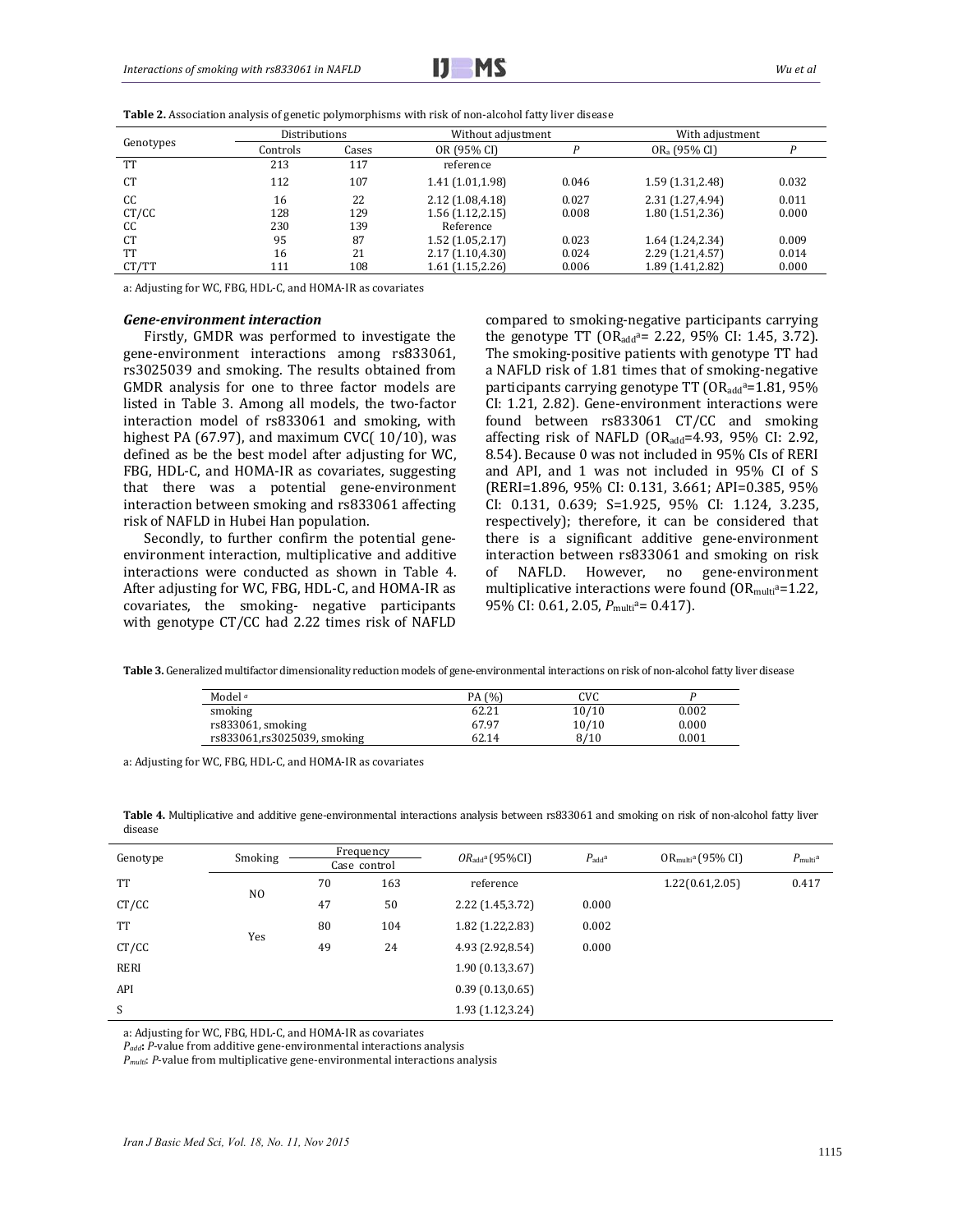## **Discussion**

In this preliminary case-control study, we selected two variants in VEGF to investigate the association with NAFLD in Hubei Han population. Our results indicated that rs833061 and rs3025039 were associated with increased NAFLD risk in Hubei Han population after adjusting for confounding factors such as WC, FBG, HDL-C, and HOMA-IR. To our best knowledge, this is the first study concerning the association between rs833061, rs3025039 and NAFLD risk. There are other reports concerning the association between VEGF polymorphism and other forms of metabolic disease, most notably obesity, whose genetic and molecular pathogenesis was partly identical to NAFLD. Indeed, it is reported that VEGF variants may contribute to pathogenetic mechanisms involved in the development of obesity in children and adolescents (16). More recently, VEGF variants were also found to be associated with coronary artery disease in type II diabetic patients (17). Unsurprisingly, the VEGF polymorphism may also constitute as an inheritable risk factor for polycystic ovary syndrome in south Indian women (18). Taken together, our findings and those from previously published reports demonstrate that the VEGF polymorphism increases the risk of metabolic disease. Until now, the pathogenesis of rs833061 and rs3025039 affecting susceptibility of NAFLD is still unknown. It may be elucidated by that the genetic variants in VEGF significantly affect serum VEGF level (19, 20), which influence insulin sensitivity and inflammatory factors (8), eventually leading to NAFLD.

Given that NAFLD is a complex disease characterized by an intricate interplay of both genetic and environmental factors and that strengthening understanding of gene-environment interaction is central to improve accuracy and precision in the assessment of both genetic and environmental influences; therefore, the epidemiological studies of the possible relationship between NAFLD and geneenvironment interaction is particularly interesting. Smoking, a major public health problem with devastating consequences, increases insulin resistance and is associated with central fat accumulation (21) that can eventually lead to NAFLD  $(11)$ . For better understanding of the combined effects of genetics and environment on NAFLD, we chose the smoking as a matter of major concern. Statistical methods such as ULR and GMDR were often applied in geneenvironment interactions analysis (22). The results obtained from GMDR indicated that gene-environment interactions on risk of NAFLD were likely to exist between rs833061 and smoking in Hubei Han population, which were further supported by the existence of potential additive gene-environment interactions with synergistic effects on risk of NAFLD. To further confirm the synergistic effects, ULR method was conducted. Smoking-positive patients with

genotype CT/CC in rs833061 had 4.93 times risk of NAFLD compared to smoking-negative participants with genotype TT. Mechanism of the interactions of smoking with rs833061 seems difficult to be fully elucidated. A recent epidemiological study concerning effects of smoking on the genetic risk of obesity demonstrated that genetic predisposition to obesity may be modified by tobacco use (23), which suggests that effects of smoking on the rs833061 risk of NAFLD is also worth to being further investigated.

Some inevitable limitations warrant consideration. First, NAFLD was diagnosed by hepatic ultrasound whose sensitivity and specificity was lower compared with hepatic biopsy (24). Second, differences in smoking behavior such as cigarette brand choice, and daily, heavy or even second-hand smoking was ignored. Last but not the least, sample size was relatively small and consequently limited the generalizability of our conclusions. 

## **Conclusion**

Our study has investigated the association between VEGF variant and NAFLD, and even explored its interactions with smoking. Our findings support that rs833061 and rs3025039 are associated with risk of NAFLD in Hubei Han population. Furthermore, rs833061 is likely to have an interaction with smoking, and they have synergistic effects on risk of NAFLD in Hubei Han population. Further well-designed researches are needed to confirm our results.

## Acknowledgment

Thanks are due to Wang Qian for valuable discussion. 

## **References**

1. Mendez-Sanchez N, Arrese M, Zamora-Valdes D, Uribe M. Current concepts in the pathogenesis of nonalcoholic fatty liver disease. Liver Int 2007; 27:423‐433. 

2. Zhou YJ, Li YY, Nie YQ, Ma JX, Lu LG, Shi SL, et al. Prevalence of fatty liver disease and its risk factors in the population of South China. World J Gastroenterol 2007; 13:6419‐6424. 

3. Macut D, Bjekic-Macut J, Savic-Radojevic A. Dyslipidemia and oxidative stress in PCOS. Front Horm Res 2013; 40:51‐63. 

4. San Millan JL, Corton M, Villuendas G, Sancho J, Peral B, Escobar-Morreale HF. Association of the polycystic ovary syndrome with genomic variants related to insulin resistance, type 2 diabetes mellitus, and obesity. J Clin Endocrinol Metab 2004; 89:2640-2646.

5. Zhang C, Guo L, Guo X. [Interaction of polymerphisms of Leptin receptor gene Gln223Arg, MnSOD9Ala/Val genes and smoking in nonalcoholic fatty liver disease]. Wei Sheng Yan Jiu 2014; 43:724-731. (China) 

6. Yang Z, Wen J, Li Q, Tao X, Ye Z, He M, et al. PPARG gene Pro12Ala variant contributes to the development of non-alcoholic fatty liver in middle-aged and older